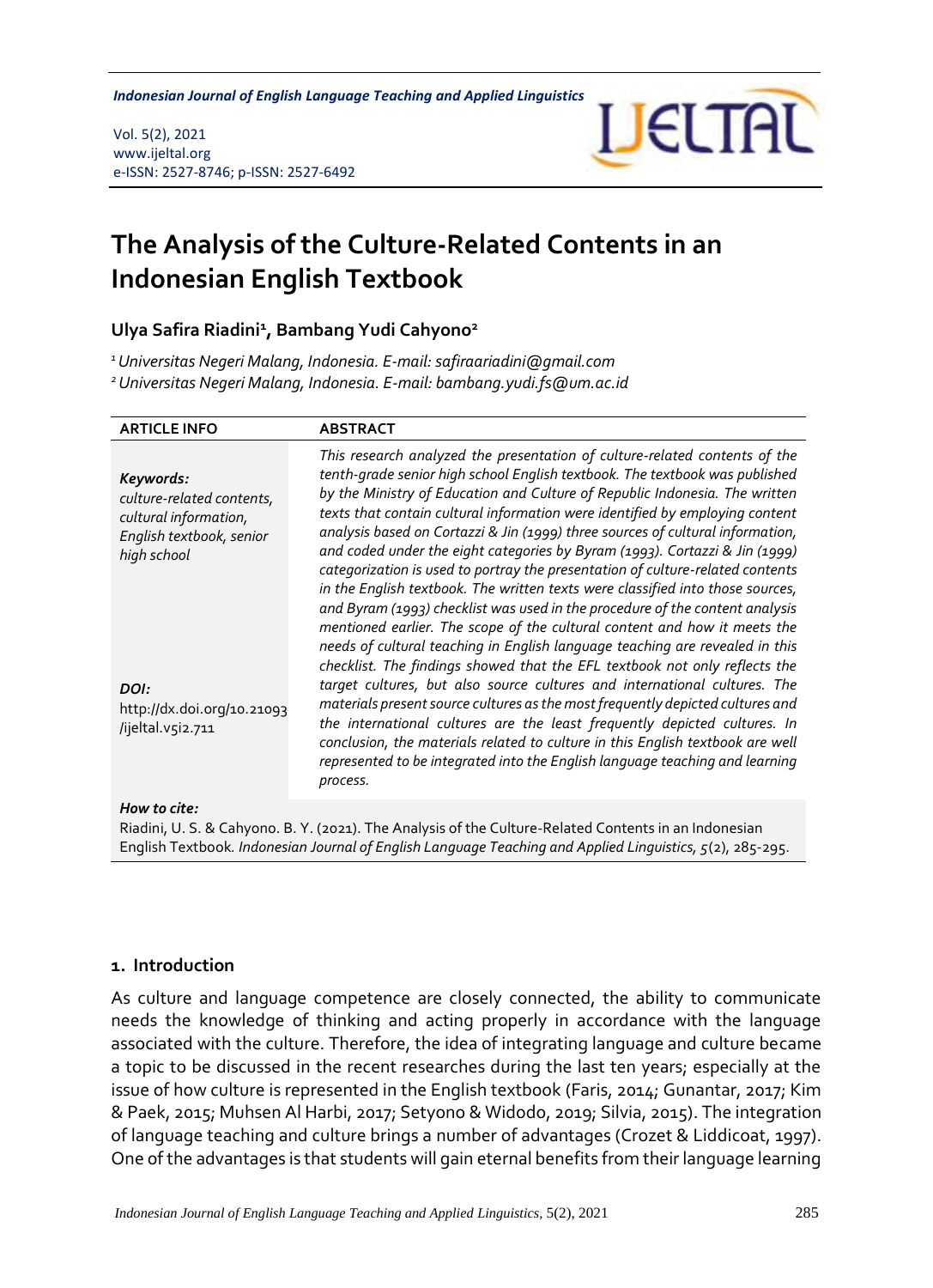experience. Moreover, students who get the knowledge of a particular culture can develop their positive attitude in the community and become more tolerant of other cultures (Nguyen, 2017). In addition, students can learn to speak and write in a way that is culturally appropriate. Brown (2001) also stated that students who can better engage themselves in the use of language are those who are exposed to the culture associated with the language.

One of the ways to embody culture and language is by designing an English textbook with cultural contents in it. Kim & Paek (2015) stated that to develop students' intercultural communicative competence, the learning activities provided in an English textbook need to be designed by inserting more cultural contents. Their research in Korea revealed how cultures are represented in English textbooks. Firstly, in three broad aspects of culture, they discovered inequities in the representation of culture-related contents. Secondly, the contents on intercultural interaction (ICI), which includes materials on the cultural awareness were seriously under-represented. Lastly, the material on the 'little c,' which refers to cultural traditions, appeared to be more predominant in the textbooks. Other studies found that integrating various sources of cultural information develops students' cultural awareness (Faris, 2014; Silvia, 2015). Muhsen Al Harbi (2017) described that an English textbook as a guide that shapes the image of the English language and culture. By using the English textbook that has been integrated with cultures in the EFL teaching and learning process, students will indirectly and automatically internalize the contents to meet the competence. Therefore, the cultural contents represented in an English textbook and how they meet the needs of cultural teaching in English language teaching and learning become an important and interesting topic to be analyzed.

A textbook would be any book that is written and published for educational purposes or that is used as a teaching aid in the classroom (Lappalainen, 2011). The textbook provides directions for the teaching and learning process. The ideas on how to plan and teach the lessons are provided in the textbook according to the curriculum applied. Thus, the textbook provides content and activities that would portray what happens in the classroom. That is why various efforts in the context of improving the quality of education have always been carried out through developing the teaching materials; in this case, it is the textbook. Muhsen Al Harbi (2017) in his research on evaluating EFL textbooks for the secondary stage in Saudi Public schools, stated that, "Good textbooks are supposed to fulfill many expectations. They should follow the national curriculum, consider the expectations, needs, and hopes of the teachers and the pupils and enable language learning." In addition, Opoku-Amankwa et al., (2011) assured that "textbooks should not simply aim at providing a body of knowledge. Rather, they should stimulate the pupils' interest, develop creativity and interactive learning, and create cultural awareness." The textbook's material, in particular, should be appropriate for students and aligned with national educational goals (Faris, 2014). As a result, culture also plays a crucial role in the development of the contents of the textbook because culturallyoriented textbooks enable the students to develop intercultural communicative competence. As found by Setyono & Widodo (2019) in their research on an EFL textbook for Indonesian senior high school students, four themes of multicultural values are found in the textbook, namely respect for the cultures of various ethnic and religious groups; indigenous people's cultures; conflict-avoidance and peace with all ways of life and nature; and appreciation of creative cultural products. Setyono & Widodo (2019) also emphasized that "The implications of this textual study suggest that as English plays an increasingly important role as a global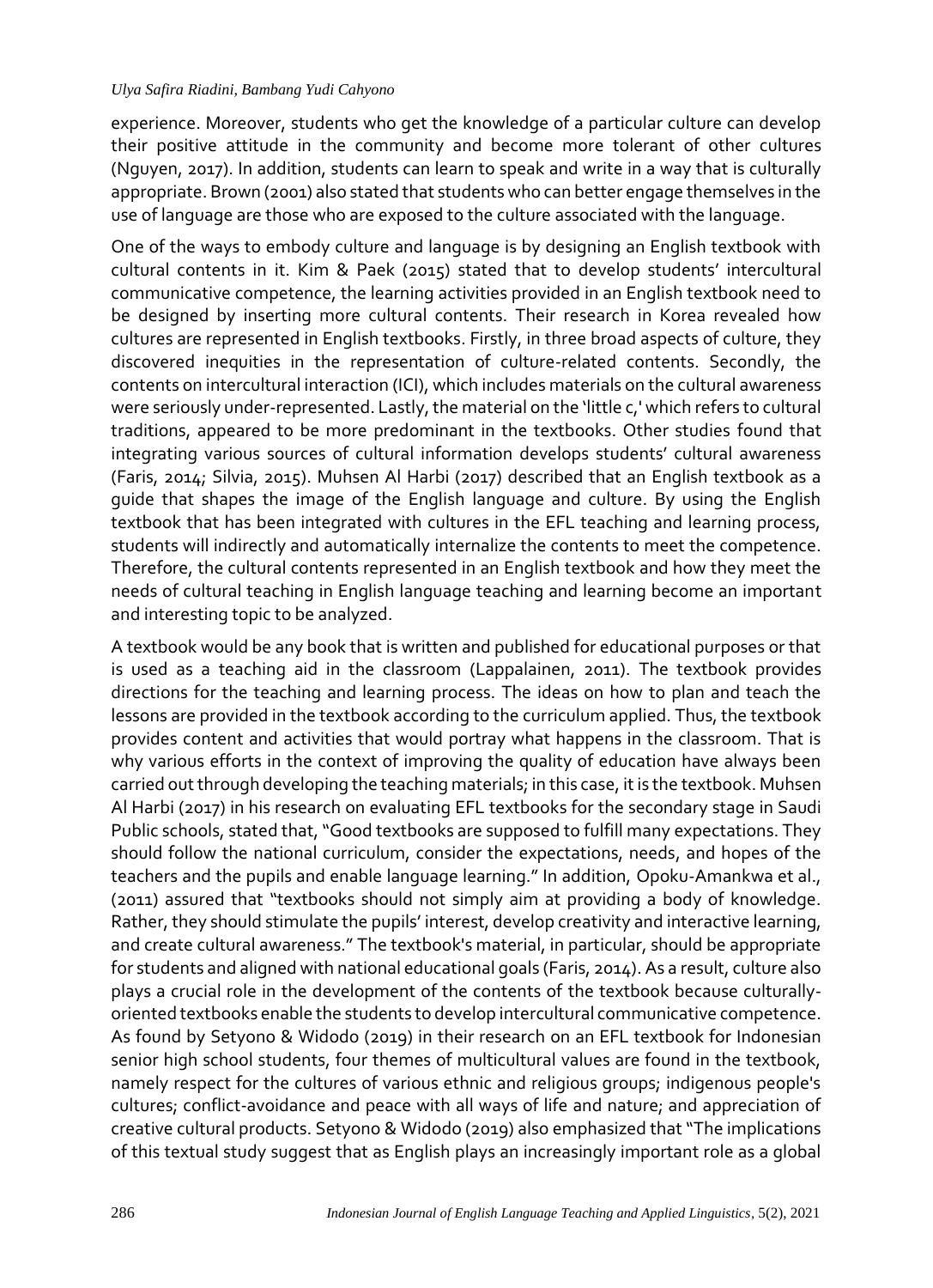lingua franca, multicultural materials from outer and expanding circle countries need to be added to English language teaching (ELT) textbooks."

According to the preceding description, it is reasonable to assume that to design a good English textbook, the writer should consider including a balanced representation of cultures. It means that the textbook materials should include culturally relevant content from the target culture, source culture, and international culture as proposed by Cortazzi & Jin (1999). Such cultural representations are aimed at helping students in perceiving and categorizing social contexts they may encounter, highlighting both cultural skills and cultural awareness. As known, a textbook is still chosen to be the major resource in the English language teaching and learning process which is expected to cover everything, including the culture-related contents. Therefore, an evaluation is needed. One of the ways is to employ a checklist which actually varies greatly in terms of the importance and specificity focused on culture in English textbooks. Byram (1993) checklist focuses on cultural contents. Byram looked at the degree to which a textbook focuses on each of the areas mentioned in Table 1. A research study by Gunantar (2017) revealed that Byram's checklist is considered sufficient and comprehensive as it proved that the English textbook evidently focused on Indonesian culture. Gunantar (2017) stated that, "This set of a checklist is driven from the idea of cultural learning and teaching as an integral part of language education."

Combining Cortazzi & Jin's (1999) cultural information and Byram's (1993) checklist could be an attempt to evaluate an English textbook in detail as a way to support the development of teaching and learning materials as well as improving the quality of education. Besides, the results of previous researches are rarely used this method to evaluate an English textbook. Therefore, to fill the gap, the present research will analyze how cultural contents are presented in the materials of the senior high school English textbook based on the explanation above. The written texts that contain cultural information were identified by employing content analysis based on Cortazzi & Jin's (1999) three sources of cultural information, and coded under the eight categories by Byram (1993). The research question is stated "How are the culture-related contents portrayed in the English textbook for the senior high school?"

## **2. Literature Review**

Cultural contents are described as data or information containing cultural values, such as symbols or signs, letters, and words, as well as figures or pictures. Based on Cortazzi & Jin (1999), the materials in English textbooks are divided into three categories in relation to their cultural contexts: source culture, target culture, and international culture. The culture of countries where English is spoken as a first language, such as the United States, the United Kingdom, and Australia, is included in the target culture materials. The majority of the material is about life in countries where English is the native language. According to Kim & Paek (2015), integrating target culture elements into textbooks aims to increase students' enthusiasm and behavior toward language learning. Source culture, on the other hand, refers to the learners' own culture as material. In the case of Indonesia, the materials primarily portray Indonesian society and culture, ensuring that learners are familiar with the content and have a good chance to understand it. Lastly, international culture materials come from both English- and non-English-speaking countries and reflect a variety of cultures.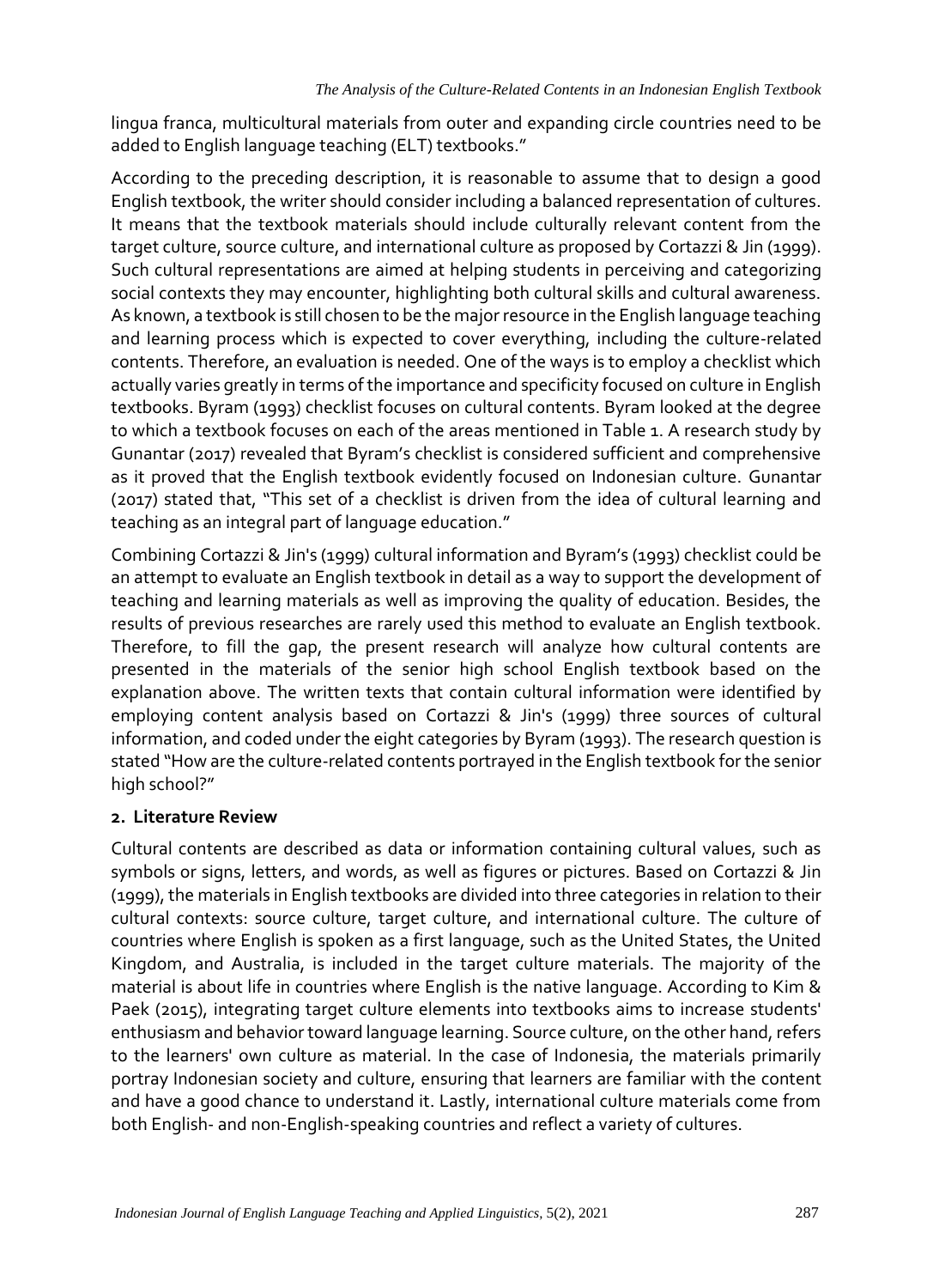Textbooks in a second or foreign language are often expected to include elements of the target culture. However, actually, the target culture is not always represented; some textbooks include a wide range of English-speaking cultures, while others include non-English-speaking cultures, emphasizing more international uses of the language. Therefore, textbook evaluation checklists are often used to assess the extent and quality of the representation. Checklists differ widely in the emphasis and detail given to the role of culture in EFL textbooks (Cortazzi & Jin, 1999). Byram's (1993) checklist is one of the most comprehensive lists of standards for textbook evaluation. It focuses on cultural material, as shown in Table 1. It explores the degree to which a textbook has an emphasis on each of the areas, as well as the manner in which it does so. Therefore, by integrating Cortazzi & Jin's (1999) cultural information and Byram's (1993) checklist, this research attempts to identify how cultural contents are portrayed in the materials of the senior high school English textbook in order to determine whether or not the English textbook has been designed with culture-related contents. It is expected to find that the culture-related contents will meet the needs of students in improving their intercultural communicative competence (ICC) and cultural awareness.

# Table: 1 Categorization of the Cultural Contents

| No             | Category                                                                                                                 |  |  |  |  |  |
|----------------|--------------------------------------------------------------------------------------------------------------------------|--|--|--|--|--|
| $\mathbf{1}$   | Social identity and social groups (social class, regional identity, ethnic minorities)                                   |  |  |  |  |  |
| $\overline{2}$ | Social interaction (differing levels of formality)                                                                       |  |  |  |  |  |
| 3              | Belief and behavior (moral, religious beliefs, daily routines)                                                           |  |  |  |  |  |
| 4              | Social and political institutions (state institutions, health care, law and order, social<br>security, local government) |  |  |  |  |  |
| 5              | Socialization and the life cycle (families, schools, employment, rites of passages)                                      |  |  |  |  |  |
| 6              | National history (historical and contemporary events seen as markers of national<br>identity)                            |  |  |  |  |  |
|                | National geography (geographic factors seen as being significant by members)                                             |  |  |  |  |  |
| 8              | Stereotypes and national identity (what is "typical," symbols of national<br>stereotypes)                                |  |  |  |  |  |

(Byram, 1993 cited in Cortazzi & Jin, 1999, p. 203)

# **3. Research Methodology**

A qualitative content analysis under the perspective of textbook evaluation is employed to reveal how the culture-related contents are portrayed in an English textbook entitled "Bahasa Inggris" (Revision edition) for Tenth Grade EFL students of Senior High School, published in 2017 by the Ministry of Education and Culture of Republic Indonesia. Hsieh & Shannon (2005) defined qualitative content analysis as a research tool for subjective interpretation of text data content using a structured classification process of coding and defining themes or patterns. To make it more comprehensible, quantitative analysis in the form of percentages is used. The procedure of the research is as follows.

First, the contents analyzed include reading texts, dialogues, and quotes. This step is in line with Chelimsky's (1989) statement that content analysis is a structured methodology for obtaining and organizing information in a structured format that enables analysts to make inferences about the characteristics and context of written and other documented materials. The second is selecting units of analysis in the English textbook. By this chance, this research will analyze the overall chapters in the textbook.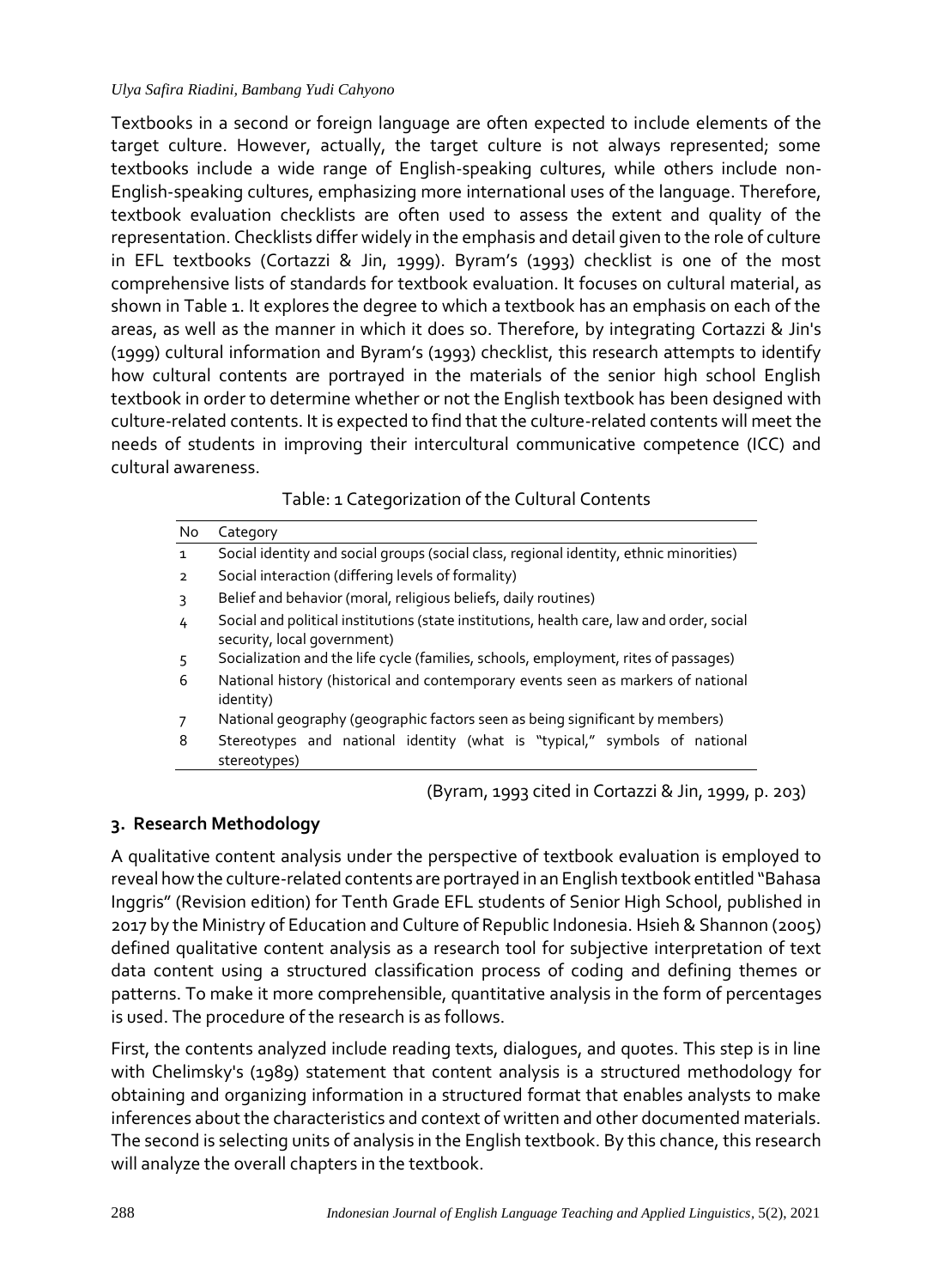The textbook is identified by using Cortazzi & Jin's (1999) three sources of cultural information. They are target culture materials, source culture materials, and international culture materials. The analysis was focused on the cultural contents proposed by Byram (1993). The categorization of the cultural contents is shown in Table 1. Cortazzi & Jin's (1999) categorization is used to portray the presentation of culture-related contents in the English textbook. The written texts were classified into those sources, and Byram's (1993) checklist was used in the procedure of the content analysis. The scope of the cultural contents and how it meets the needs of cultural teaching in English language teaching are revealed in this checklist.

An English textbook written by Utami Widiati, Zuliati Rohmah, and Furaidah was used as the research object. (*(PDF) Kelas 10 SMA Bahasa Inggris - Buku Siswa | Afifah Ghaitsani - Academia.Edu*, n.d.) The four language skills and three language components sections were presented in the 15 chapters of the textbook and distributed in 220 pages based on the basic competencies stated to develop students' communicative competence. This textbook is arranged based on the approach in the 2013 curriculum that is the genre-based approach which emphasizes students' ability in understanding and producing texts in various genres. The reason to use this textbook is that it is provided by the Ministry of Education and Culture of Republic Indonesia to be used in all Senior High Schools all over Indonesia as the main resource in the English language teaching and learning process.

# **4. Findings**

The English textbook entitled "Bahasa Inggris" (Revised edition) for the Tenth Grade EFL students of Senior High School consists of fifteen chapters. The textbook provides materials for four language skills (listening, speaking, reading, and writing) and the English components (vocabulary, grammar, and pronunciation) in each chapter. Every chapter contains written texts which included all the reading texts, dialogues, and quotes. The source culture materials refer to the students' own culture as content, based on Cortazzi & Jin's (1999) categorization. The target culture materials, meanwhile, include the cultural materials of a country where the first language is spoken in English. Lastly, the international culture materials present a wider variety of cultures where English is not used as first or source language (L1) or second language (L2). Table 2 shows the availability of that three cultural information (source culture, target culture, and international culture) which represented the cultural contents in the English textbook completed with the frequency (f) and percentage (%) from each cultural information.

| Category code       | Target<br>culture |     | Source<br>culture |     | International<br>culture |    | Total (f) | Total   |
|---------------------|-------------------|-----|-------------------|-----|--------------------------|----|-----------|---------|
|                     |                   | %   |                   | %   | F                        | %  |           | $(\% )$ |
| Code <sub>1</sub>   | 1                 | 11  |                   |     |                          |    |           | 3       |
| Code 2              | 3                 | 33  | $\overline{2}$    | 13  |                          |    |           | 19      |
| Code $\overline{3}$ |                   | ٠   | $\mathbf{1}$      | 6   |                          |    |           | 3       |
| Code 4              |                   |     |                   |     |                          |    |           |         |
| Code <sub>5</sub>   | $\overline{2}$    | 22  | 1                 | 6   |                          |    |           | 11      |
| Code 6              | $\mathbf{1}$      | 11  | 4                 | 26  | 1                        | 50 | 6         | 23      |
| Code 7              | $\mathbf{1}$      | 11  | $\overline{2}$    | 13  |                          |    |           | 11      |
| Code 8              | $\overline{2}$    | 22  | 5                 | 33  | 1                        | 50 | 8         | 30      |
| Total               | 9                 | 35% | 15                | 58% | $\overline{2}$           | 7% | 26        | 100%    |

| Table: 2 The Depiction of Cultural Contents in the English Textbook |  |  |
|---------------------------------------------------------------------|--|--|
|                                                                     |  |  |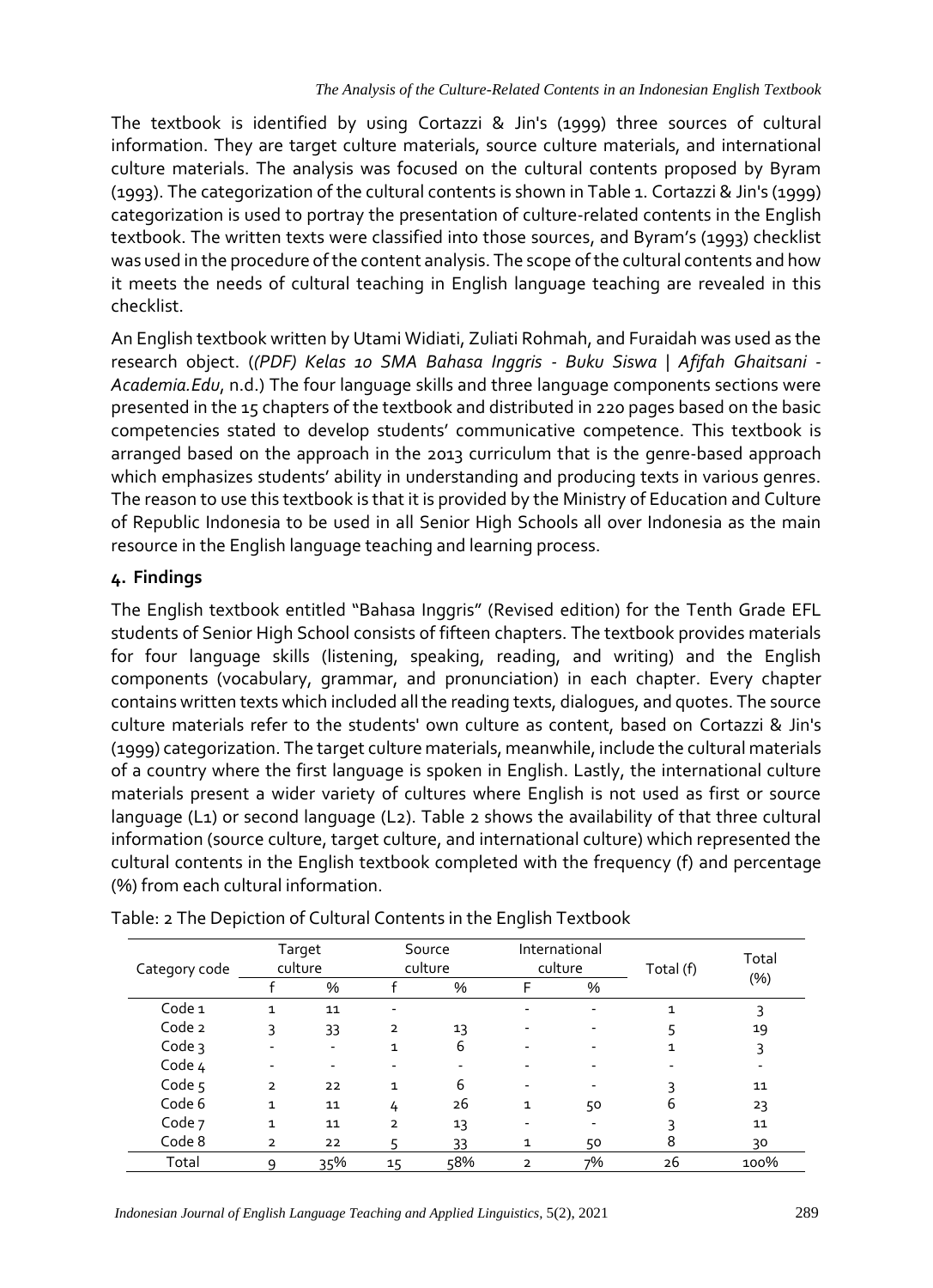After the fifteen chapters were analyzed, the result showed that the cultural contents were found in all of the chapters in the English textbook. Based on Cortazzi & Jin's (1999) cultural information, the source cultures are the most frequently depicted materials, and the international culture is least presented materials. As shown in Table 2, the source cultures were presented in 15 written texts, while only two written texts present international cultures. Not all sources of cultural information appeared in each chapter. For example, in Chapter 1, there are written texts which present the source and target culture, but none of them present international cultures. Moreover, not all cultural categories from each source of cultural information are presented in this English textbook. As shown in the table, cultures in Code 8 (stereotypes and national identity) are the most frequently represented in the textbook. The result of the research above revealed an imbalanced presentation of the cultural information in this textbook.

Meanwhile, the spread of the source of culture in this English textbook can also be seen from the percentage of each type of culture. As shown in Table 2, there was a difference in the number of cultural contents presented in each type of culture. From the largest percentage, 58% are the source culture, 35% are the target culture, and only 7% are the international culture. Details of the identification of each cultural information will be described in the following parts.

## **3.1. Source Culture**

In the total of fifteen chapters, target culture dominates the cultural contents included in this English textbook. From the fifteen data, five of them indicated cultures from the source language (L1) that describes stereotypes and national identities. As stated in Table 1, source culture refers to a specific symbol or sign of national stereotypes, national identity, famous people, famous monuments, and famous folktales. For example, "The Legend of Malin Kundang" becomes one of the Indonesian famous folktales.

Moreover, this folktale also indicates what is mentioned in the third category, belief, and behavior. This category measures the cultural materials that convey specific attitudes, values, and beliefs while also guiding people's social actions. It was identified that this folktale led students to know about the particular perceptions, values, and beliefs that would guide their behaviors.

The story of Malin Kundang built people's perspectives that if we do not obey our parents then misfortunes and distress would befall our lives. However, it is based on people belief. They may believe the stories or not. It is all about the perspectives to the stories and on the reality that exists today. It is important to emulate the meaning contained in the story. This conviction also happens in the other two written texts.

Next, source cultures from the sixth category (national history) became the second most presented in this English textbook after the eighth category (stereotypes and national identity). It categorized the culture from the source language (L1) in terms of national history, historical and contemporary events seen as markers of national identity. A passage told us about "Heroes Day" is one of the examples. This story commemorates the Battle of Surabaya that took place in 1945, where pro-independence Indonesian soldiers and militias fought against British and Dutch soldiers as a part of the Indonesian National Revolution.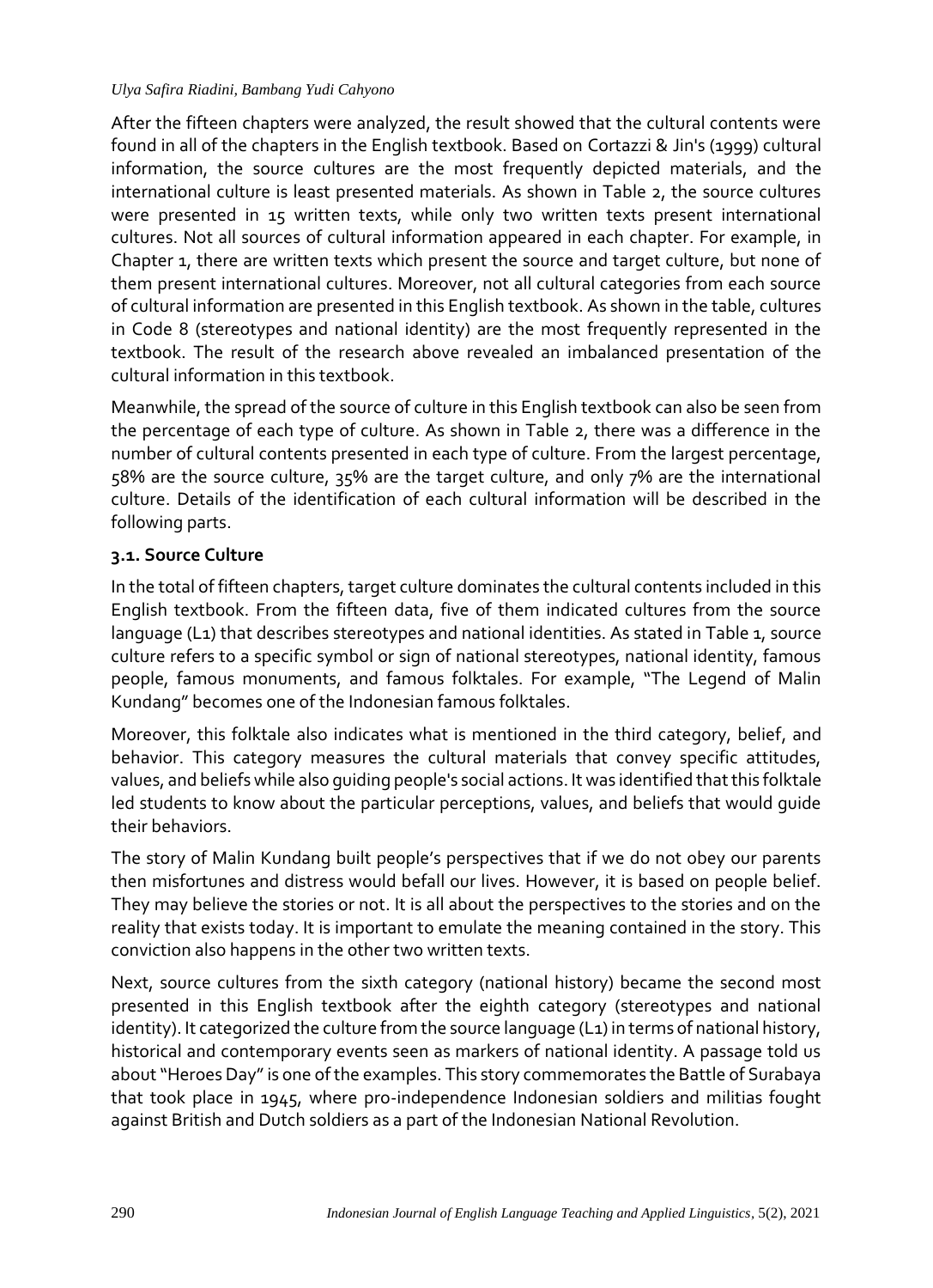Unfortunately, there is no written text which contained cultural information from the source language (L1) in the first and the fourth category. However, in fact, it is also important for students to know the cultures of both categories. To know how cultures are implemented in these two categories helps the students to shape their national identity. The first category defines cultures from the aspects of social identity and social groups. Social status, regional identity, and ethnic minorities are all covered. Meanwhile, the fourth category refers to the cultures of state institutions, health care, law and order, social welfare, and local government.

# **3.2. Target Culture**

The second most presented culture in the English textbook is the target cultures. Cultures that are described in social interaction, the second category, are the most frequently presented in this textbook. In terms of levels of formality, there are two written text materials in the form of an email as examples. The first email showed social interaction between penpals. The sender, Hannah, introduced herself to her friend informally, and she is a native. It can be seen from her sentence *"I know your name from my friend, Caroline. She told me that you sent her an email telling her that you would like to have more pen pals from the US."* Another proof was when she said that she likes music – mostly classical music and folk music, and sports, which are basketball and tennis. This text represents classical music, folk music, basketball, and tennis as kinds of target cultures related to the fifth category, socialization, and the life cycle. It covers family, school, employment, media, ceremonies, art, food, relationship, and sport. Meanwhile, the second email, it showed a different level of formality since the sender was the entertainment management and it was a formal announcement. Moreover, these two emails are practices for students to differentiate the social function, the text structure, and the language features based on the context.

Another result obtained from the study was that the target culture in the first, sixth, and seventh categories are not frequently presented in this English textbook. These categories are presented only in one written text. Moreover, there were no target cultures in the third category (belief and behavior) and the fourth category (social and political institutions) presented in this English textbook.

# **3.3. International Culture**

The presentation of this cultural information is limited in this English textbook. There is only one written text which presents the international cultures, in the sixth (national history) and the eighth category (stereotypes and national identity). As its definition, the international culture materials present a wider variety of cultures where English is not used as L1 or L2. The written text entitled "Issumboshi" can be an example. It is a Japanese national famous folktale, and Japan is one of the countries that does not use English as the L1 or L2.

Based on the result of the study, all of the sources of cultural information are presented in this English textbook. Even though there are imbalances, all of the existing data are sufficient to meet the cultural needs that must be implemented into the student's textbook. Moreover, cultures where English is used as the second language are also presented in this English textbook. A descriptive text entitled "Taj Mahal" is one of the examples. This text illustrates the culture of India in terms of its national history and famous monument as its national identity. Moreover, India has proclaimed to use English as the second language. As we know, there are various non-English speaking countries around the world using English as an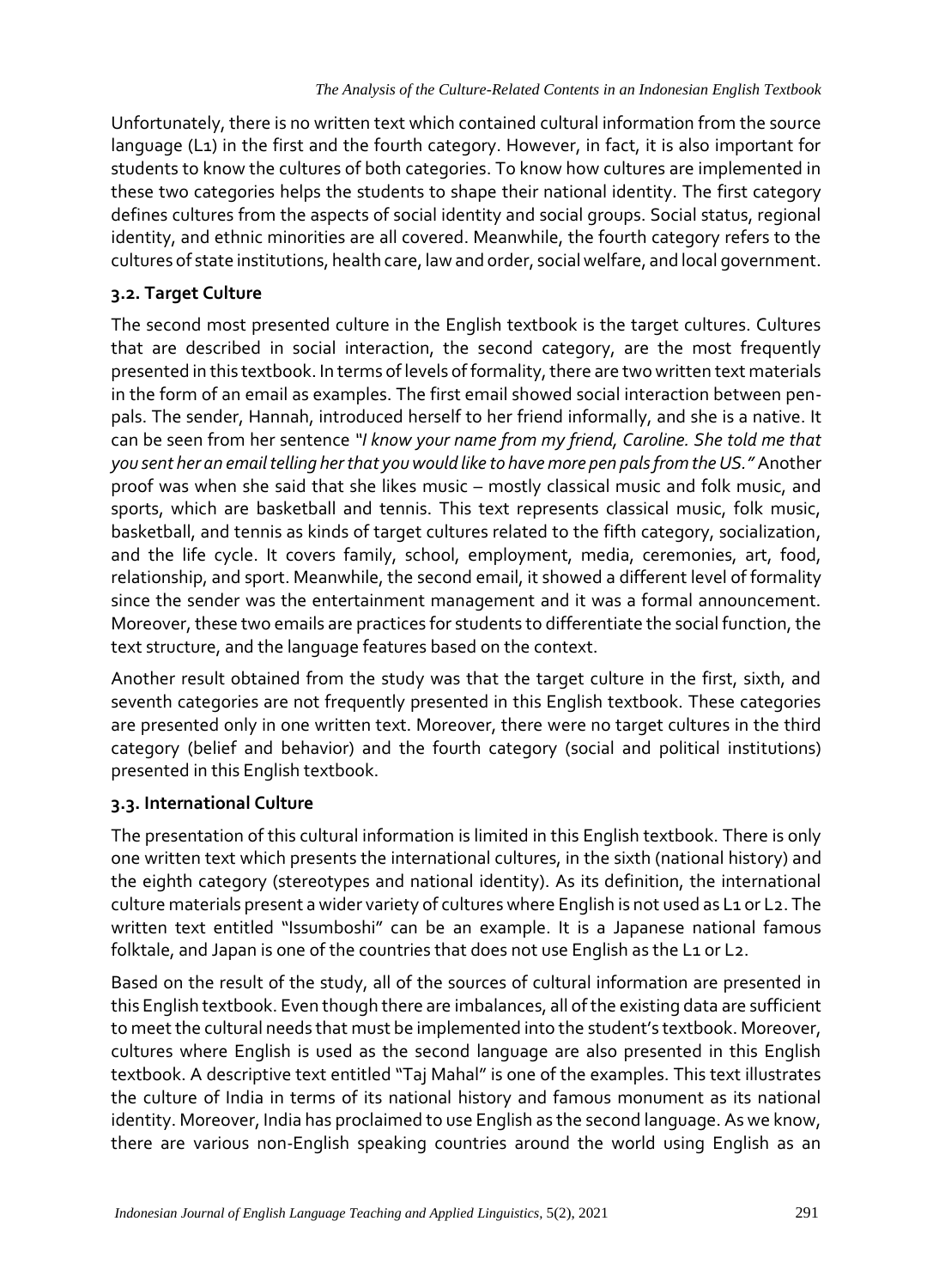international language, and India is one example. The sample of the depiction of cultural content in the English textbook is shown in Table 3.

|              | <b>Topic</b>              | <b>Text</b>                                                                                                                                                                                                                                                                                                                                                | <b>Section</b>              | Page | <b>Cultural Information</b>            |                    |
|--------------|---------------------------|------------------------------------------------------------------------------------------------------------------------------------------------------------------------------------------------------------------------------------------------------------------------------------------------------------------------------------------------------------|-----------------------------|------|----------------------------------------|--------------------|
| Chapter      |                           |                                                                                                                                                                                                                                                                                                                                                            |                             |      | <b>Type</b>                            | Code               |
| $\mathbf{1}$ | Talking<br>about self     | Hello, Alia! Let me introduce<br>myself. My name is Hannah.                                                                                                                                                                                                                                                                                                | Reading:<br>email           | 4    | <b>Target Culture</b>                  | TC.1(1)            |
|              |                           | I know your name from my                                                                                                                                                                                                                                                                                                                                   |                             |      | <b>Target Culture</b>                  | TC.2(1)            |
|              |                           | friend, Caroline. She told me<br>that you sent her an email<br>telling her that you would like<br>to have more pen pals from the<br>US. I'd really like to be your E-<br>pal. You sound really cool!<br>I like music - mostly classical<br>music and folk music - but I<br>don't play an instrument. I like<br>sports, especially tennis and<br>basketball |                             |      | <b>Target Culture</b>                  | TC.5(1)            |
| 4            | Which one is              | Tanjung Puting Nasional Park is                                                                                                                                                                                                                                                                                                                            | Reading:                    | 53   | Source                                 | SC.7(1)            |
|              | your best<br>gateway?     | an internationally famous<br>ecotourism destination,                                                                                                                                                                                                                                                                                                       | Descripti<br>ve text        |      | Culture                                |                    |
| 9            | The Battle<br>of Surabaya | On 10 November, Indonesia<br>celebrates Hari Pahlawan or<br>Heroes Day in remembrance of<br>the Battle of Surabaya<br>The defiant Bung Tomo is<br>the well-known revolutionary<br>leader                                                                                                                                                                   | Reading:<br>Recount<br>Text | 123  | Source<br>Culture<br>Source<br>Culture | SC.6(1)<br>SC.8(2) |
| 12           | Issumboshi                | Once upon a time there was an<br>old couple who didn't have a                                                                                                                                                                                                                                                                                              | Reading:<br>Narrativ        | 157  | International<br>culture               | IC.6(1)            |
|              |                           | child. They lived in a small<br>house near the village forest.<br>"Please give us a child," they<br>asked God everyday                                                                                                                                                                                                                                     | e text                      |      | International<br>culture               | IC.8(1)            |

|  |  | Table: 3 The Sample of the Depiction of Cultural Content in the English Textbook |  |
|--|--|----------------------------------------------------------------------------------|--|
|  |  |                                                                                  |  |

## **5. Discussion**

This research examined the way in which culture is reflected in the textbook used for teaching English as a foreign language (EFL). In this case, it is found that the EFL textbook reflects not only the target cultures but also source cultures and international cultures. As a result, an intercultural competence formed by the textbook exposure may not only encourage identity development but also promote the understanding of the identities of others and an element of stabilization in a rapidly changing world.

According to Cortazzi & Jin (1999), there are EFL textbooks created for specific countries at the national level that represent the source culture rather than target cultures. This is in line with the findings of this research. The English textbook entitled "Bahasa Inggris" (Revised edition) for the Indonesian Tenth Grade EFL students of Senior High School, is primarily Indonesian rather than a target culture. It is about Indonesian history, stereotypes, socialization, and other categories which are discussed in English. The reason is that such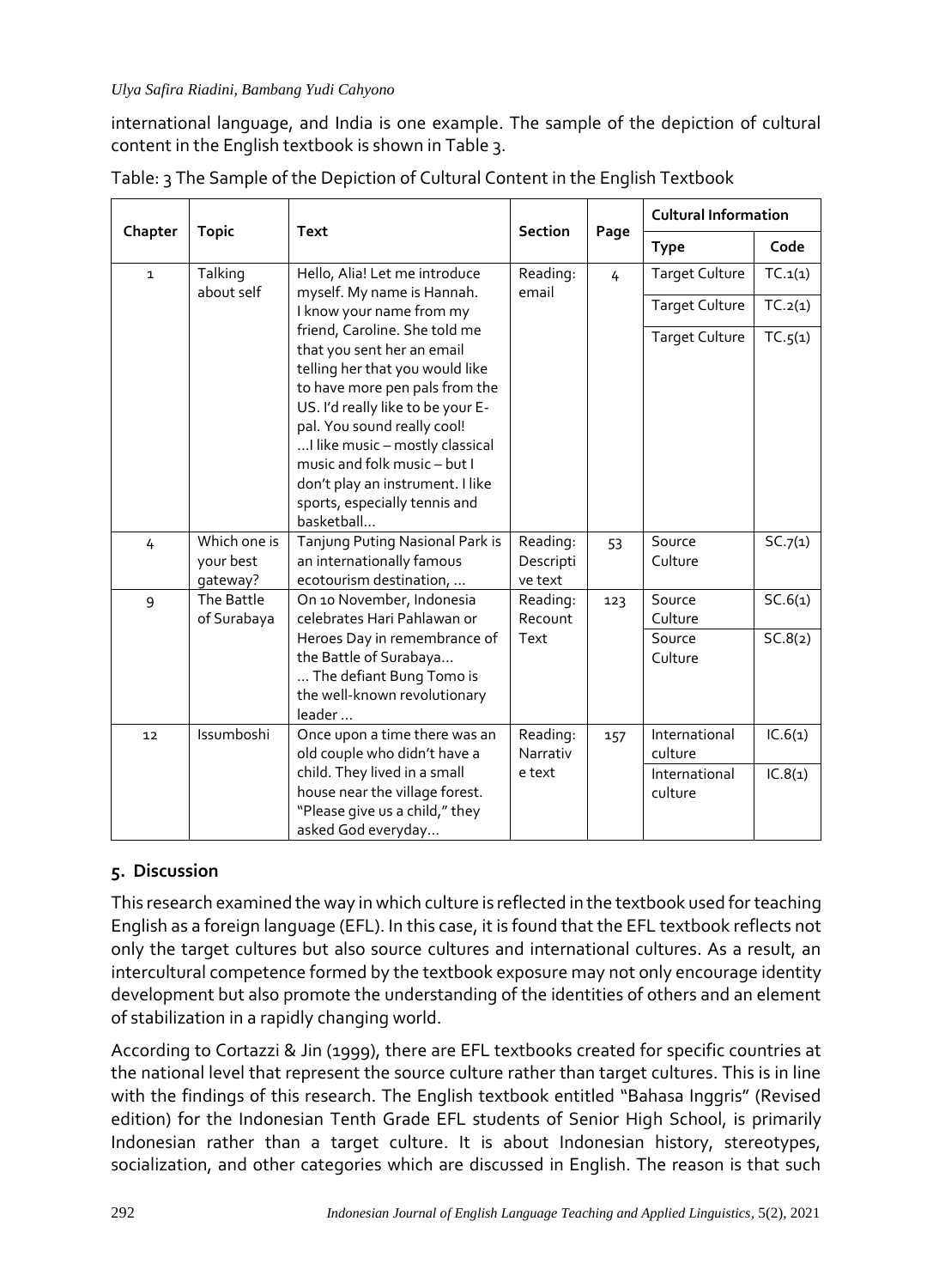materials are typically intended to help students be conscious of their own cultural identity. Research was written by Silvia (2015) also has a similar finding. Relatively, in the two prescribed English textbooks being analyzed, source culture is the most prominently portrayed, followed by target culture, culture-free and international target culture materials. Silvia (2015) stated that source culture or local culture has a probability to help students to activate their local knowledge. However, it did not happen in Faris (2014) research of cultural content analysis of an English textbook for senior high school grade three in Cianjur, Indonesia. In comparison to the source culture and international culture, the target culture is heavily portrayed in this English textbook (Faris, 2014). Thus, the culture-related content contained in the English textbook should be practical for the students. By doing so, students gain a better understanding of the language's cultural context since they are familiar with the cultural representations.

However, this textbook is designed as a manifestation of implementing the 2013 curriculum. The curriculum which is designed to carry out the 21st century education recognizes the importance of high school graduates to master English to convey ideas beyond the Indonesian terms and to absorb ideas from outside the country that can be used for the nation's benefit. Setyono & Widodo (2019), in their research related to multicultural values, argued that, "School graduates are expected to be global citizens who respect religious, social and cultural values; enjoy working hard; and think creatively to make contributions at both national and international levels." Therefore, content related to the target cultures and the international cultures is also presented or integrated into the materials in the analyzed English textbook.

The variety of the cultural contents led to the importance of multicultural education for students due to the use of English as international communication. Hernandez (2001) stated that multicultural education is a process in which students develop ways of perceiving and evaluating to behave in different cultural systems. Multicultural education produces skilled and dignified generations, reflects cultural values, participates in shaping the nation's character, contributes to the development of national identity, and participates in the preservation of national culture (Oktavianti. et al., 2017). Understanding multicultural diversity also means accepting the diversity of cultural expressions, both domestic and foreign. As for the cultural materials to be included in EFL textbooks, Alptekin (2002) suggests that the instructional materials and activities should include local, goal, and foreign contexts that are familiar and important to the lives of language students. Intercultural communicative competencies can be improved, according to Bryam (1997), when students are exposed to a culturally diverse environment in which they internalize the norms of various cultures. As found in Silvia's (2015) research, the first intercultural communicative competence (basic cultural awareness) was achieved in the two prescribed English textbooks. In line with the present research, it was found that the English textbook supports multicultural education by serving materials containing information on source cultures, target cultures, and international cultures.

## **6. Conclusion**

The result of the analysis shows that all the sources of cultural information found in the English textbook entitled "Bahasa Inggris" (revised edition) are represented through written texts in the form of source culture, target culture, and international culture. They were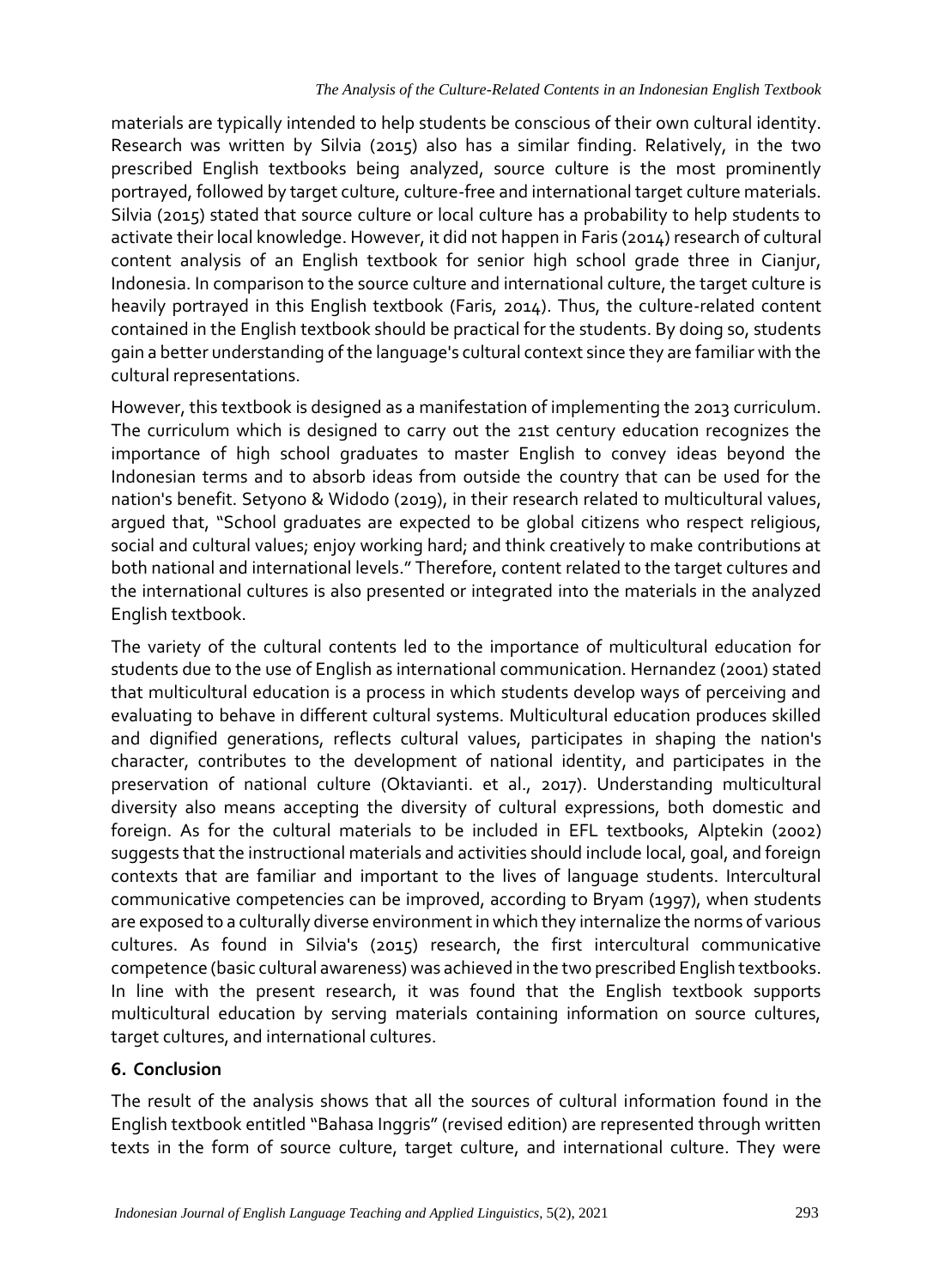presented in the English textbook materials frequently in reading, speaking, writing, and vocabulary sections. Among three sources of cultural information, the result showed that cultural contents dealing with the source culture were most frequently presented, in 58%. Then, cultural contents in target culture were presented in 35%. However, the finding shows that the cultural contents in international culture were seriously under-represented through written texts in the English textbook. It was only presented in 7%. This causes an imbalance in the cultural presentation of this English textbook. However, the English textbook aimed to develop the students' their cultural awareness, including the cultures from the other countries, without ruling out the cultures of Indonesia.

Overall, the materials related to culture in this English textbook are well represented to be integrated into the English language teaching and learning process. Moreover, based on the analysis result, the English textbook entitled "Bahasa Inggris" (revised edition) for Senior High School contained cultural contents based on Cortazzi & Jin's (1999) source of cultural information is recommended to be used by the English teachers. The findings of this study also suggest to future researchers who are interested in undertaking a similar study to identify the gap and explore other elements in the field of EFL textbook review. They could perform a similar analysis in a different English textbook to see if the textbook's materials contain cultural content based on the other indicators and to learn about the authors' strategy for portraying cultural contents in the textbook.

### **References**

- Alptekin, C. (2002). Towards Intercultural Communicative Competence in ELT. *ELT Journal*, *56*(1), 57-64. https://doi.org/10.1093/elt/56.1.57
- Brown, H. D. (2001). Teaching by Principle and Interactive Approach to Language Pedagogy. New York: Longman.
- Byram, M. (1993). Language and culture: The Need for Integration. In M. Byram (Ed.), *Germany: Its Representation in Textbooks for Teaching German in Great Britain* (pp. 3- 16). Frankfurt: Diesterweg.
- Byram, M. (1997). *Teaching and Assessing Intercultural Communicative Competence.* Clevedon: Multilingual Matters.
- Chelimsky, E. (1989). *Content Analysis : A Methodology for Structuring and Analyzing Written Material.* United States General Accounting Office.
- Cortazzi, M., & Jin, L. (1999). Cultural mirrors: Materials and methods in the EFL Classroom. In E. Hinkel (Ed.), *Culture in Second Language Teaching and Learning* (pp. 196-219). Cambridge: Cambridge University Press*.*
- Crozet, C., & Liddicoat, A. J. (1997). Teaching Language, Teaching Culture. *Australian Review of Applied Linguistics. Series S*, *14*. Applied Linguistics Association of Australia, Clayton. https://doi.org/10.1075/aralss.14.01cro
- Faris, I. N. I. (2014). Cultural Content Analysis of an English Textbook for Senior High School Grade Three in Cianjur, West Java. *Journal of English and Education*, *2*(2), 14-25.
- Gunantar, D. A. (2017). Textbooks Analysis: Analyzing English as a Foreign Language (Efl) Textbooks From the Perspective of Indonesian Culture. *Language Circle: Journal of Language and Literature*, *11*(2), 173–182. https://doi.org/10.15294/lc.v11i2.9590